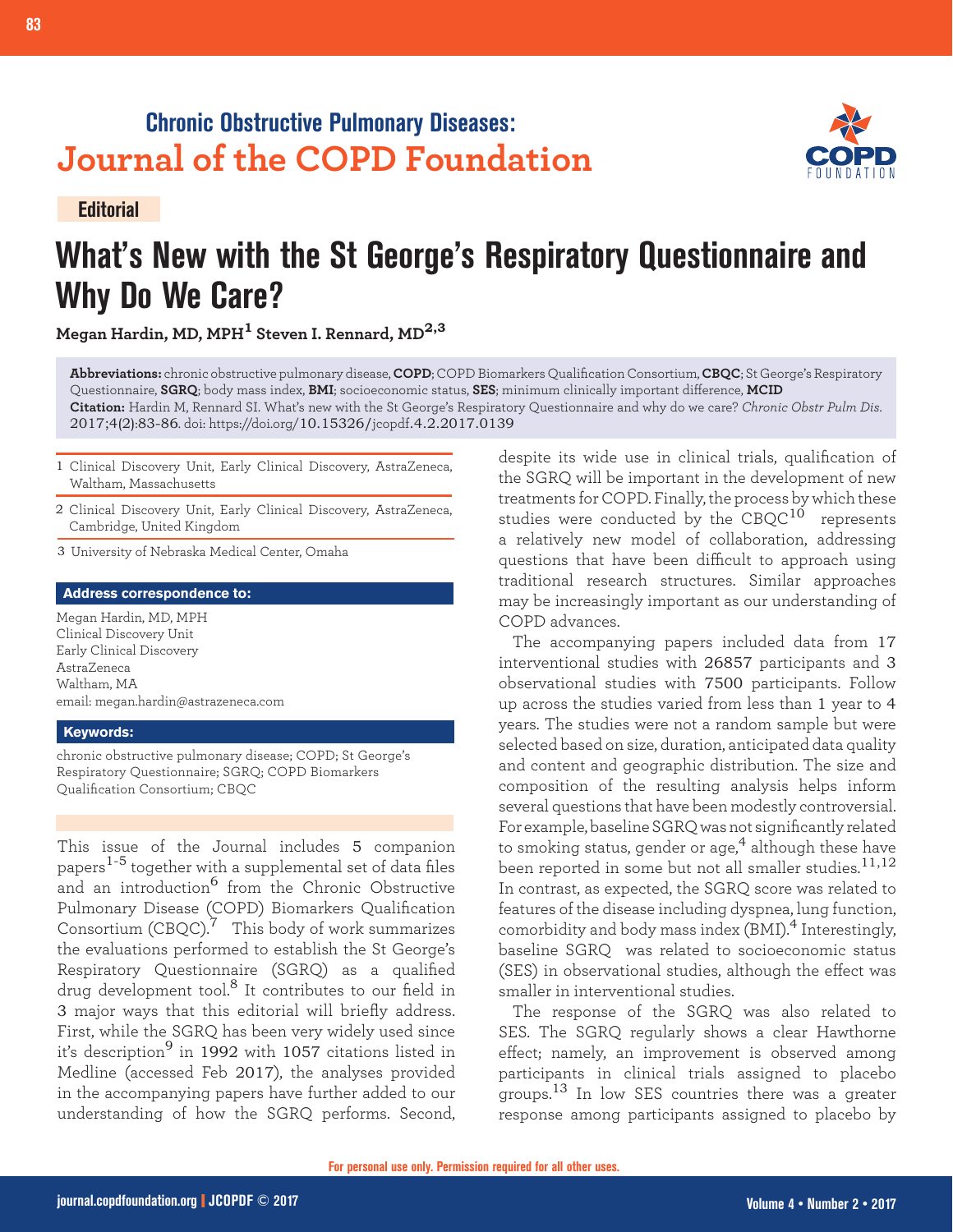about 2 units compared to high SES countries. The overall difference from before to after in the SGRQ among low SES countries sometimes exceeded the minimum clinically important difference  $(MCID)^{7}$  by 4 units.<sup>1</sup> The mechanisms accounting for the Hawthorne effect have been much debated but likely include better access to health care and improved compliance while in clinical trials. The observations from the paper by Jones et al suggest that these effects may be greater in low SES countries. However, these effects do not invalidate studies that pool data across countries with varying SES to assess drug effect as the differences between active treatment and placebo were the same in high and low SES countries. That is, the SGRQ can detect differences when participants from countries of high and low SES enter clinical trials and are treated with a placebo. The SGRQ can also detect differences between treatment and placebo in both high and low SES countries that are similar in size and are superimposed on the Hawthorne effect. This is an important finding that assures regulators that the SGRQ is a qualified decision-making tool that can be used with confidence across a variety of populations including those with varied SES.

The SGRQ is a scale with Rasch modelling characteristics.9 That is, it functions as a linear ruler, and a difference at the top of the scale has the same significance as the same difference at the bottom. This is essential for comparing average differences among individuals with different absolute scores. Having Rasch characteristics, however, does not mean that severity does not affect how patients respond. In this context, the analysis by Müllerova et al confirms that baseline SGRQ status predicts exacerbation, hospitalization and mortality risk.3 Baseline health status also affected the SGRQ response to intervention. Specifically, those with less dyspnea or better lung function responded with greater improvement in SGRQ when given treatments.<sup>3</sup> This finding will help the interpretation of results of trials conducted in groups with differing severity. Importantly, this finding contributes to the growing body of information that patients with milder disease may be at substantial risk and may be those for whom therapy may have the greatest benefit.<sup>14</sup>

The papers in the current issue also contribute to our understanding of how the SGRQ should be interpreted and suggest how it can be used more effectively in the future. In assessing any test, it is important to define the  $MCID.<sup>7</sup>$  This is the difference that would generally be recognized by a patient or clinician as being meaningful. Differences smaller than this are often regarded as clinically unimportant even if statistically significant. However, the MCID is most commonly determined in a population that may include a number of individuals with large responses and others with no response (or worsening). Thus, basing clinical importance on an average MCID may miss the presence of a substantial responding population.

A responder analysis, which determines the number of individuals who obtain a satisfactory response, is a much more robust way of assessing interventions.<sup>15</sup> This approach has been instrumental in the substantial advances in cancer chemotherapy in recent decades and has the potential for similar impact among COPD subsets. Responder analysis, however, requires a robust definition of who is a responder. In this regard, the CBQC analyses have provided crucial information demonstrating that responder analysis can determine differences between effective treatment and placebo over a range of MCIDs.<sup>2</sup> The conventionally-used 4 unit difference performed very well. Interestingly, thresholds above and below 4 units also distinguished between effective treatment and placebo. These findings do not change the definition of clinically important, but they can have important implications for drug development strategy. This is particularly important as responder analyses can be used to identify subsets appropriate for specific interventions, an approach that will become increasingly important with the development of personalized medicines that are mechanistically based.

The SGRQ has been widely used in many settings, including drug development. Findings based on the SGRQ have been incorporated into drug labels. Nevertheless, qualification and the recent incorporation of the SGRQ into the Food and Drug Administration's draft guidance is an important step forward.<sup>8</sup> Current drug development can cost in excess of \$2.5 billion.<sup>16</sup> Qualification of a measure allows it to be used with confidence that it is acceptable in the qualified context of use for regulatory purposes. Absent qualification, regulatory agencies can question the validity of the measure even if a significant result is obtained in a pivotal clinical trial. This uncertainty can have a very negative effect on development of new treatments. Specifically, facing uncertainty, sponsors may choose to invest the substantial resources required to bring a new medicine to the clinic in therapeutic areas with more established regulatory paths.

Despite the substantial advances in understanding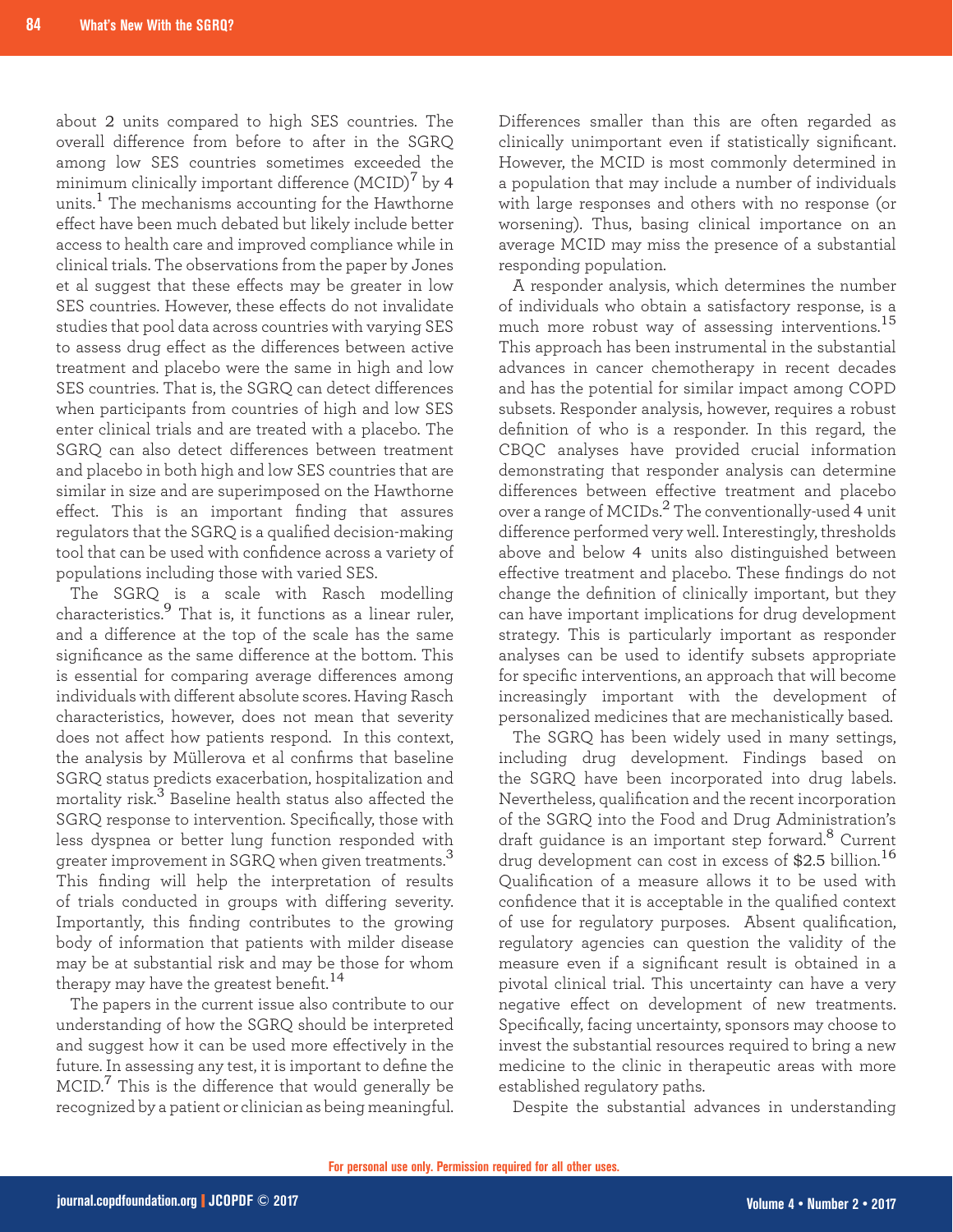COPD pathogenesis and pathophysiology, only 1 new class of drug has been introduced in the last 30 years.<sup>17</sup> The incorporation of the SGRQ into the Draft Guidance is a step that will help advance the field. $8$  However, it is certain that additional drug development tools will be required to properly assess the many promising approaches currently being investigated. The CBQC is one of many academic/industry/government collaborations designed to advance the development of new medications. It has also highlighted several issues inherent in such efforts.

The data on which the CBQC analyses of the SGRQ were based were generated as part of clinical trials that cost considerably more than a conventional drug development program. The data were available because the sponsors of the component studies, which were performed for other purposes, were willing to share data at no cost. The majority of the data came from industry sources that have generally regarded the development of drug development tools as *pre-competitive* areas where cooperation is best for the entire field. Importantly, several industry participants also contributed financial support required for analyses. The formation of the CBQC was based on this cooperative model as well as the explicit policy that all findings would be publicly available and that use of any tools qualified would not be restricted by any activities of the CBQC.<sup>10</sup> Academic institutions also contributed data from studies funded by the government with the same principles of broad and free sharing of findings.

Several issues arose during the analysis process. Industry collaborators were unwilling to share individual participant level data with drug specific information with their competitors. As a result, third parties were selected to aggregate and analyze data and, therefore, treatment response is limited to drug class. Some potential industry collaborators felt it inappropriate to support an activity that would benefit their competitors even if they did not contribute. The degree to which this limited participation in the Consortium is unclear, but it is a realistic concern. Similarly, several potential academic collaborators were unable to resolve issues related to data ownership and intellectual property. This is an interesting paradox when for profit entities are acting in an altruistic manner and non-profit groups are concerned with asset preservation. However, the concerns are understandable as universities try to meet difficult financial demands by exploiting their intellectual assets.

In summary, the papers in this issue of *Chronic Obstructive Pulmonary Diseases: Journal of the COPD Foundation* advance our understanding of the SGRQ. They have resulted in the SGRQ becoming a drug development tool that can be used with confidence. Without doubt, the SGRQ is just one of many new drug development tools that will be needed to advance the treatment of COPD. The CBQC achieved this goal through pooling of data and free sharing of results, providing an example process for how to address challenges that have plagued our field going forward.

#### **Declaration of Interest**

MH is an employee of AstraZeneca; SIR is an employee of AstraZeneca and holds shares in the company as part of his employment. In the last year, he has received an honorarium from the Japanese Respiratory Society.